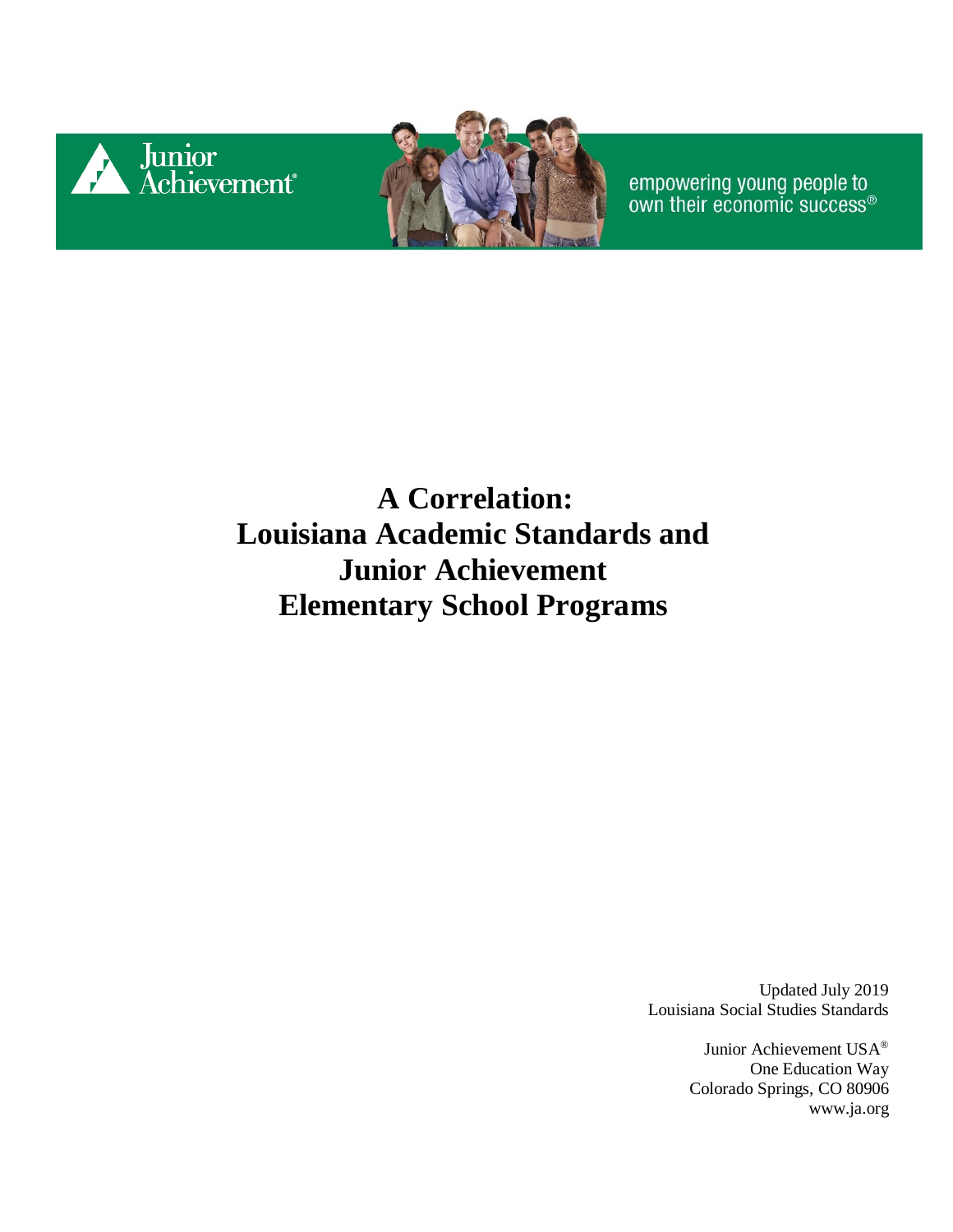#### **Overview**

Junior Achievement programs offer a multidisciplinary approach that connects learning acrosssocial studies disciplines, such as economics, geography, history, government, and civics, while incorporating mathematical concepts and reasoning and language arts skills.

In this document, Junior Achievement programs are correlated to the Louisiana Academic Standards for grades K-5 and the Common Core English Language Arts (ELA) and Mathematics Standards. Often Extended Learning Opportunities within the curriculum directly support an academic standard. When indicated, the letters ELO will appear superscripted next to the standard.

This list is not meant to be exhaustive or intended to suggest that a JA program will completelyaddress any given standard, but is designed to show how it can enhance or complement efforts to do so. The flexibility of the programs and supplementary materials allow specific content or skills to be addressed in depth by the teacher and/or business volunteer as needed.

#### **JA Elementary School Programs**

*[JA Ourselves](#page-2-0)®* uses compelling stories read aloud by the volunteer, along with hands-on activitiesto demonstrate helping, working, earning, and saving.

*[JA Our Families](#page-4-0)®* introduces students to the intersection of entrepreneurship and first-grade socialstudies learning objectives, including how family members' jobs and businesses contribute to the well beingof the family.

*[JA Our Community](#page-6-0)*<sup>®</sup> uses posters and games to offer practical information about businesses and the many jobs those businesses offer in a community. Students explore production methods through a simulation game, and they learn about taxes, decision making, and how money flows in an economy.

*[JA Our City](#page-8-0)*<sup>®</sup> introduces students to the intersection of financial literacy and third-grade social studies learning objectives, including the characteristics of cities and how people and businesses in citiesmanage their money.

*[JA Our Region](#page-10-0)*<sup>®</sup> introduces students to entrepreneurship and how entrepreneurs use resources to produce goods and services in a community. Students solve problems by weighing risks and rewards.

*[JA Our Nation](#page-13-0)®* provides practical information about businesses' need for individuals who can meet the demands of the job market, including high-growth, high-demand jobs locally and globally.

*[JA More than Money](#page-14-0)®* teaches students about earning, spending, sharing, and saving money, and businesses they can start or jobs they can perform to earn money.

For *JA BizTown*, refer to the Capstone Correlations Report.

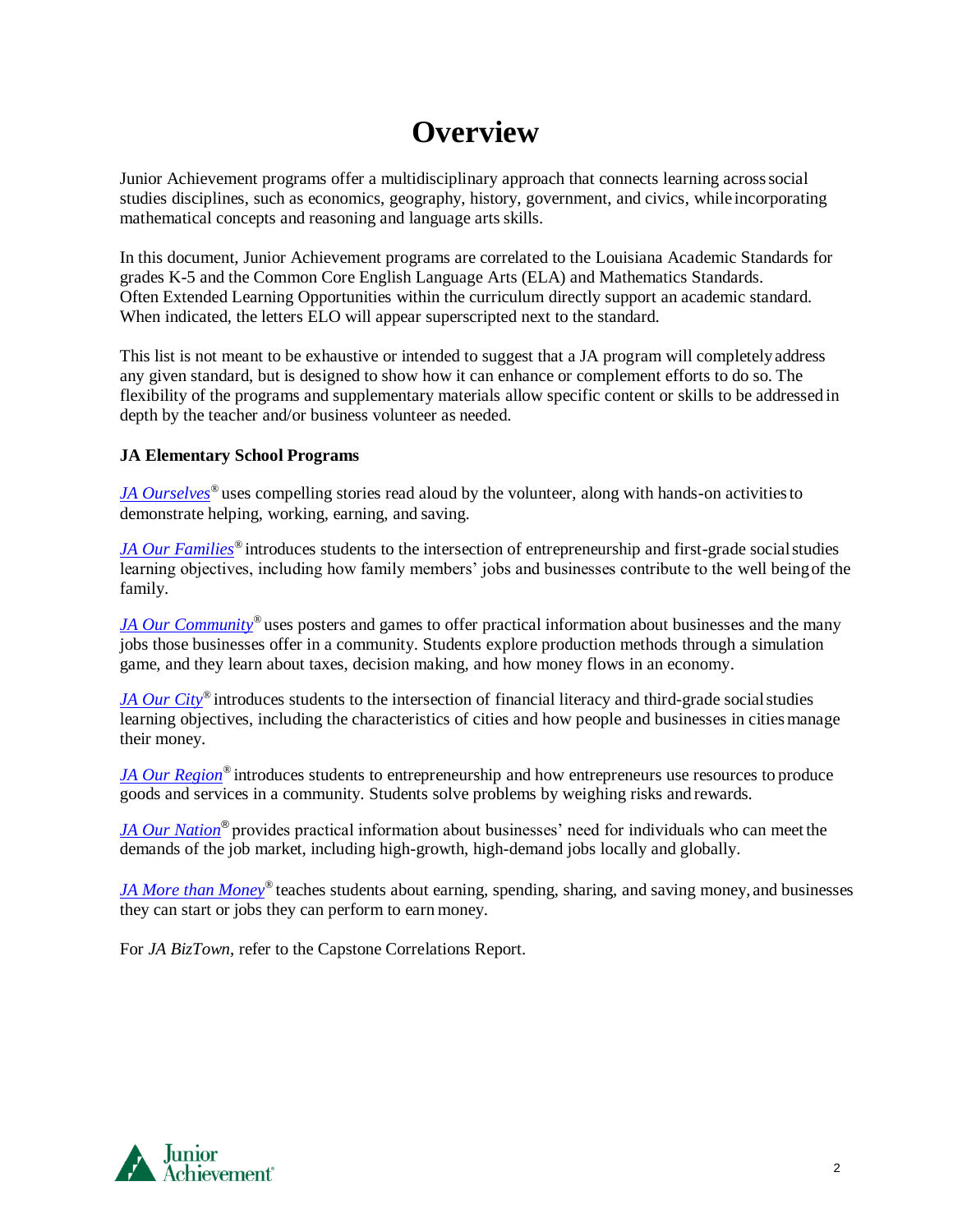## **JA Ourselves**

<span id="page-2-0"></span>

| <b>Session Details</b>                                                                                                                                                                                                                                                                                           | <b>Louisiana Social Studies</b><br><b>Standards</b>                                                                                                                              | <b>Common Core</b><br><b>English Language</b><br><b>Arts</b>                                                                                                        | <b>Common Core</b><br><b>Math</b>                                                       |
|------------------------------------------------------------------------------------------------------------------------------------------------------------------------------------------------------------------------------------------------------------------------------------------------------------------|----------------------------------------------------------------------------------------------------------------------------------------------------------------------------------|---------------------------------------------------------------------------------------------------------------------------------------------------------------------|-----------------------------------------------------------------------------------------|
| <b>Session One: This or That? Make a</b><br><b>Choice</b><br>Students practice economics by making<br>personal choices.<br>Objectives:<br>The students will be able to:<br>• Identify personal interests<br>• Consider the factors that determine their<br>choices<br>• Define money                             |                                                                                                                                                                                  | <b>Reading Foundations</b><br>RF.K.1-3<br>Writing<br>W.K.1-2,8<br>Literature<br><b>RL.K.7</b><br>Speaking and Listening<br>$SLK.1-6$<br>Language<br>L.K.4,6         | Counting and<br>Cardinality<br>CC.2.1.K.A.2                                             |
| <b>Session Two: Do I Need What I</b><br>Want?<br>Students recognize that people have basic<br>needs and wants and that money-smart<br>people know the difference between them.<br>Objectives:<br>The students will be able to:<br>• Explain the difference between needs<br>and wants<br>• Create a simple chart | K.5.1 Identify wants and basic needs.                                                                                                                                            | Reading Foundations<br>RF.K.1-3<br>Literature<br>RL.K.1,4<br>RL.K.7<br>Speaking and Listening<br>$SLK.1-3$<br>SL.K.6<br>Language<br>L.K.4,6                         | Counting and<br>Cardinality<br>CC.2.1.K.A.3<br>Measurement and<br>Data<br>CC.2.4. K.A.4 |
| <b>Session Three: A Penny Earned</b><br>Students are introduced to storybook<br>characters and examine ways they can<br>earn money.<br>Objectives:<br>The students will be able to:<br>• Describe the role of money in society<br>• Identify jobs they can do to earn money                                      | K.3.1 Demonstrate an understanding of<br>the relative locations of objects through<br>the use of appropriate vocabulary.<br>K.5.5 Describe jobs that people do to<br>earn money. | Reading Foundations<br>RF.K.1-4<br>Writing<br>W.K.2,8<br>Literature<br>RL.K.1-4<br>RL.K.7<br>RL.K.9-10<br>Speaking and Listening<br>SL.K.1-6<br>Language<br>L.K.4,6 | Counting and<br>Cardinality<br>CC.2.1.K.A.1-3                                           |
| <b>Session Four: A Penny Saved</b><br>Students are introduced to the concept of<br>saving.<br>Objectives:<br>The students will be able to:<br>• Explain the importance of saving<br>money<br>· Identify a savings goal<br>• Identify a place where people save<br>money                                          | K.5.2 Explore the concept of saving.                                                                                                                                             | <b>Reading Foundations</b><br>RF.K.1-4<br>Literature<br>RL.K.1-4<br>Speaking and Listening<br>$SL.K.1-6$<br>Language<br>L.K.4,6                                     | Counting and<br>Cardinality<br>CC.2.1.K.A.1<br>Measurement and<br>Data<br>CC.2.4.K.A.4  |

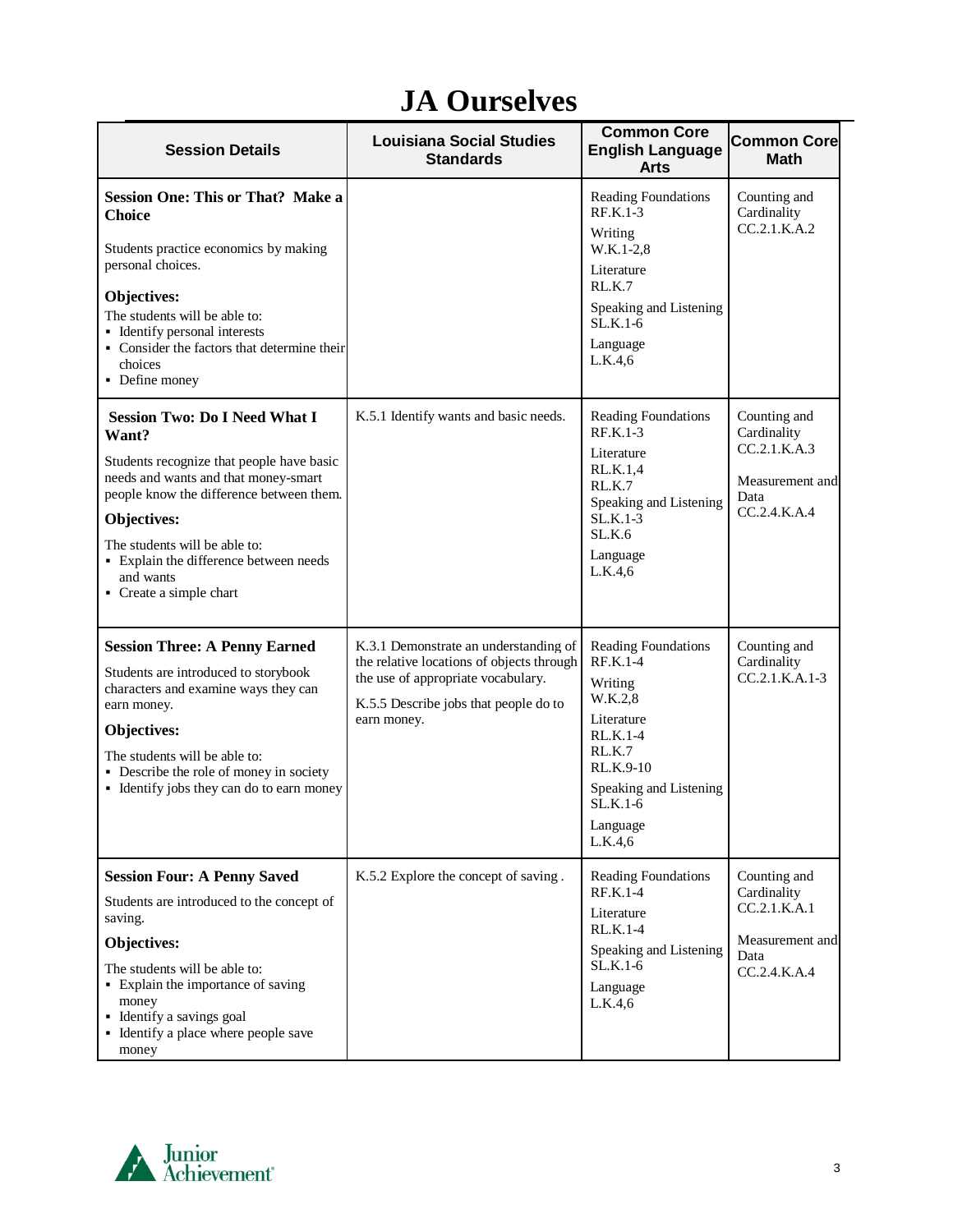#### **JA Ourselves**

| <b>Session Details</b>                                                                                                                                                                                                                                                                          | <b>Louisiana Social Studies</b>                                                   | <b>Core English</b>                                                                                                                                                            | Core                                            |
|-------------------------------------------------------------------------------------------------------------------------------------------------------------------------------------------------------------------------------------------------------------------------------------------------|-----------------------------------------------------------------------------------|--------------------------------------------------------------------------------------------------------------------------------------------------------------------------------|-------------------------------------------------|
|                                                                                                                                                                                                                                                                                                 | <b>Standards</b>                                                                  | <b>Language Arts</b>                                                                                                                                                           | <b>Math</b>                                     |
| <b>Session Five: A Penny Shared</b><br>Students are introduced to storybook<br>characters and their plans to earn money<br>for a worthy cause.<br><b>Objectives:</b><br>The students will be able to:<br>• Explain the importance of giving<br>• Organize a chronological sequence<br>of events | K.1.1 Order events that take place in a<br>sequence using appropriate vocabulary. | <b>Reading Foundations</b><br>$RF K.1-4$<br>Writing<br>W.K.1,8<br>Literature<br>$RLK.1-4$<br>RLK.7<br>$RLK.9-10$<br>Speaking and Listening<br>$SLK.1-6$<br>Language<br>L.K.4.6 | Counting and<br>Cardinality<br>$CC.2.1.K.A.1-3$ |

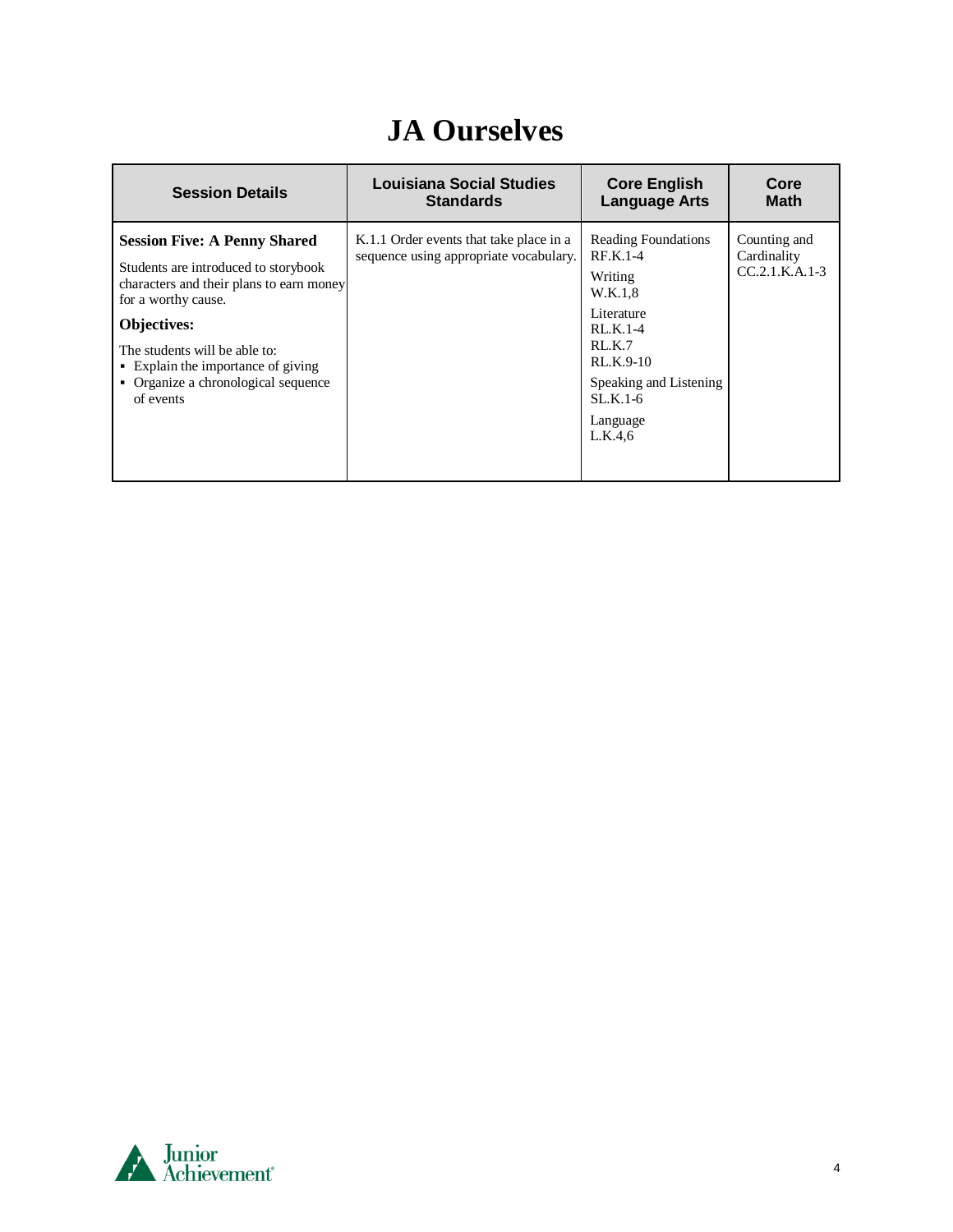## **JA Our Families**

<span id="page-4-0"></span>

| <b>Session Descriptions</b>                                                                                                                                                                                                                                                                                                                                                                 | <b>Louisiana Social Studies Standards</b>                                                                                                                                                                            | <b>Common Core Common Core</b><br><b>ELA</b>                                                                                                                                                                    | <b>Math</b>                                                                                       |
|---------------------------------------------------------------------------------------------------------------------------------------------------------------------------------------------------------------------------------------------------------------------------------------------------------------------------------------------------------------------------------------------|----------------------------------------------------------------------------------------------------------------------------------------------------------------------------------------------------------------------|-----------------------------------------------------------------------------------------------------------------------------------------------------------------------------------------------------------------|---------------------------------------------------------------------------------------------------|
| <b>Session One: All Kinds of Families</b><br>The students discover how families are alike and<br>different and how they can work together to create<br>a strong economy for the neighborhood.<br>Objectives:<br>The students will be able to:<br>• Begin to understand the similarities and<br>differences between families<br>• Recognize the importance of businesses in<br>neighborhoods | 1.3.6 Compare and contrast local<br>traditions/celebrations, customs, languages, and<br>foods as an introduction to Culture.                                                                                         | Reading Literature<br>RL1.1<br>RI.1.3-4<br>RI.1.7,9,10<br>Reading<br>Foundations<br>$RF.1.1-4$<br>Writing<br>W.1.2,5,8<br>Speaking &<br>Listening<br>$SL.1.1-2$<br>$SL.1.4-5$<br>Language<br>$L.1.1-2$<br>L.1.4 | Mathematical<br>Practices<br>8                                                                    |
| <b>Session Two: Money for Needs and Wants</b><br>Students become aware that all families need food,<br>clothing, and shelter to live and must earn money<br>to pay for these needs.<br>Objectives:<br>The students will be able to:<br>• Describe the difference between needs and wants<br>• Explain that families must earn money for the<br>things they need and want                    | 1.5.2 Distinguish between needs/wants of people<br>by responding to real life situations.                                                                                                                            | Reading for<br>Information<br>RL1.1<br>RI.1.3-4<br>$RL.1.6-7$<br>RI.1.10<br>Reading<br>Foundations<br>$RF.1.1-4$<br>Speaking $&$<br>Listening<br>$SL.1.1-2$<br>SL.1.4<br>Language<br>L.1.1<br>L.1.4             | Measurement<br>and Data<br>1.MD.C.4<br>Mathematical<br>Practices<br>$1 - 2$<br>$4 - 5$<br>$7 - 8$ |
| <b>Session Three: Businesses All Around the</b><br>Neighborhood<br>Students learn how the needs and wants of people<br>in a neighborhood create an opportunity for<br>entrepreneurs to start businesses.<br>Objectives:<br>The students will be able to:<br>• Define entrepreneur, goods, and services<br>• Interpret map symbols<br>• Identify the goods or services businesses provide    | 1.3.1 Identify a representation of a location/space<br>on a map/globe.<br>1.3.2 Identify simple map symbols, compass rose<br>(cardinal directions), and key/legend.<br>1.5.3 Distinguish between goods and services. | Reading<br>Foundations<br>RF.1.1-4<br>Reading for<br>Information<br>RL1.1<br>RI.1.3-4<br>RI.1.6-7<br>RI.1.10<br>Writing<br>W.1.2,5,8<br>Speaking &<br>Listening<br>$SL.1.1-2$<br>SL.1.4                         | Measurement<br>and Data<br>1.MD.C.4<br>Mathematical<br>Practices<br>$1 - 2$<br>$5 - 8$            |

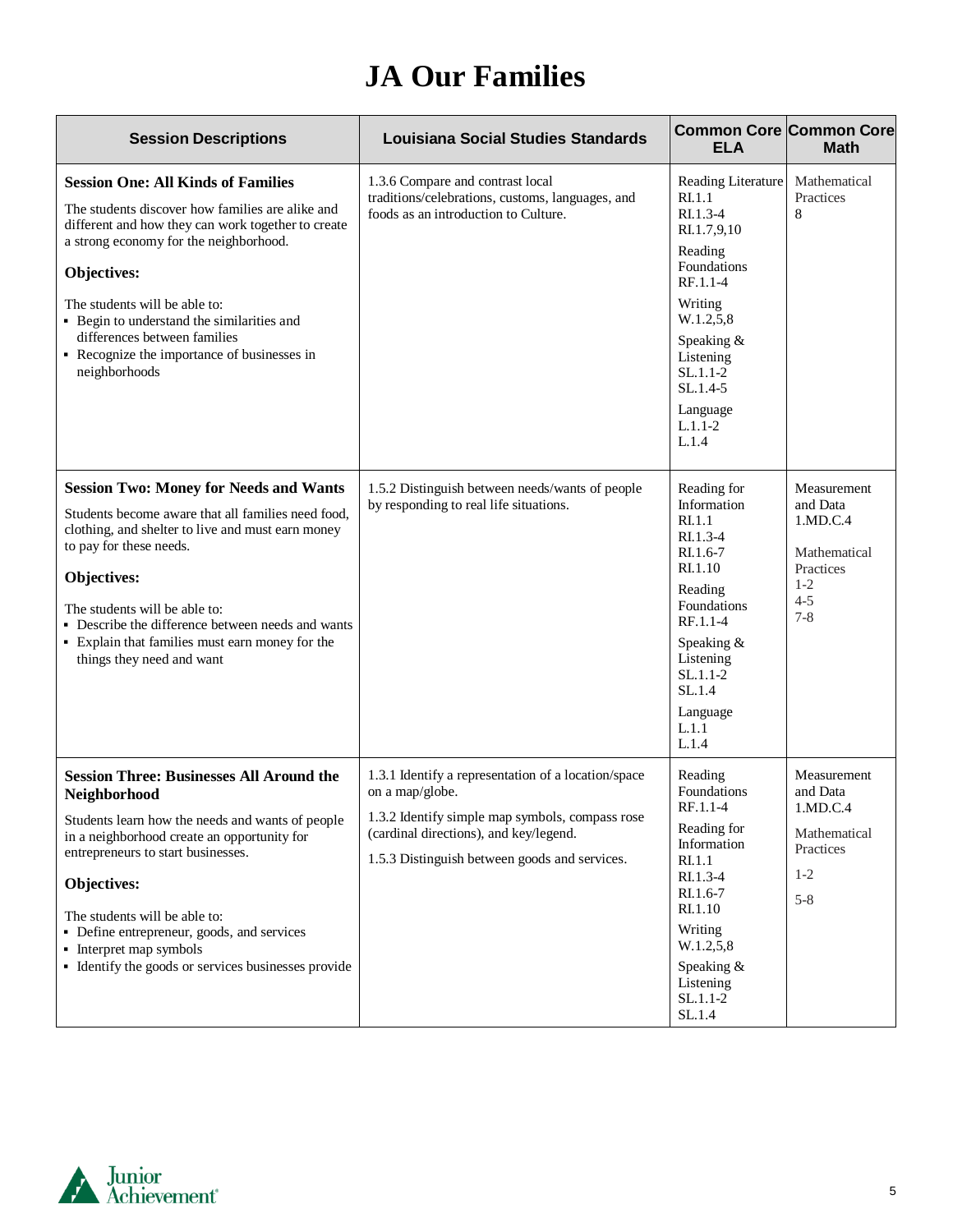## **JA Our Families**

| <b>Session Descriptions</b>                                                                                                                                                                                                                                                                                              | <b>Louisiana Social Studies Standards</b>                                                                                                                     | <b>Common Core</b><br><b>ELA</b>                                                                                                                                                                                             | <b>Common</b><br><b>Core Math</b>                                                                                                                                       |
|--------------------------------------------------------------------------------------------------------------------------------------------------------------------------------------------------------------------------------------------------------------------------------------------------------------------------|---------------------------------------------------------------------------------------------------------------------------------------------------------------|------------------------------------------------------------------------------------------------------------------------------------------------------------------------------------------------------------------------------|-------------------------------------------------------------------------------------------------------------------------------------------------------------------------|
| <b>Session Four: Jobs All Around the</b><br>Neighborhood<br>Students learn that entrepreneurs create businesses,<br>which provide jobs for families.<br>Objectives:<br>The students will be able to:<br>• Identify the jobs people do<br>• Analyze their own skills to determine ways they<br>can support family members | 1.5.4 Identify jobs and industries within the school<br>and community.<br>1.5.5 Identify ways people exchange/trade goods<br>and services.                    | Reading<br><b>Foundations</b><br>RF.1.1-4<br>Reading for<br>Information<br>$RL1.6-7$<br>Writing<br>W.1.5<br>Speaking &<br>Listening<br>$SL.1.1-2$<br>$SL.1.4-5$<br>Language<br>$L.1.1-2$<br>L.1.4                            | Mathematical<br>Practices<br>$1 - 2$<br>$4 - 5$<br>$7 - 8$                                                                                                              |
| <b>Session Five: A New Business</b><br>Students think like entrepreneurs and help<br>advertise a new business needed in the<br>neighborhood.<br>Objectives:<br>The students will be able to:<br>• Describe one of the entrepreneurial<br>characteristics-Satisfy a Need or Want                                          | 1.5.2 Distinguish between needs/wants of people<br>by responding to real life situations.<br>1.5.5 Identify ways people exchange/trade goods<br>and services. | Reading<br>Foundations<br>RF.1.1-4<br>Reading for<br>Information<br>RL1.1<br>$RL1.3-4$<br>RI.1.6-7<br>RI.1.10<br>Writing<br>W.1.2, 5, 8<br>Speaking &<br>Listening<br>$SL.1.1-2$<br>SL.1.4<br>Language<br>$L.1.1-2$<br>L.1.4 | Operations in<br>Algebra<br>OA. 1 ELO<br>$OA. . 6-7$<br>Measurement<br>and Data<br>1.MD.C.4<br>Mathematical<br>Practices<br>$\overline{2}$<br>$\overline{4}$<br>$7 - 8$ |

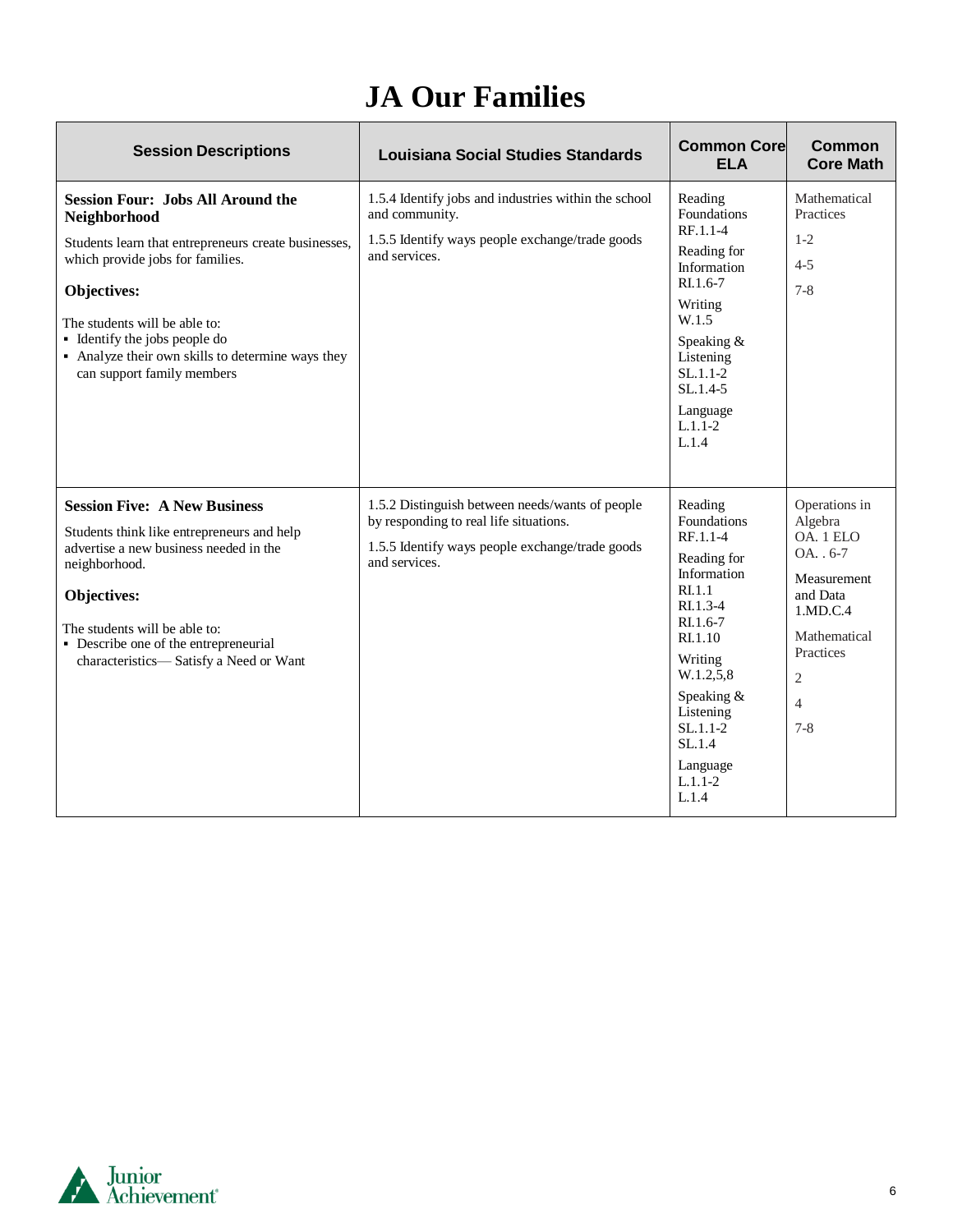## **JA Our Community**

<span id="page-6-0"></span>

| <b>Session Descriptions</b>                                                                                                                                                                                                                                                                                                                                                                                   | <b>Social Studies Standards</b>                                                                                                                                                                                                                                                                                                             | <b>English Language</b><br><b>Arts</b>                                      | <b>Math</b>                                                                                                                           |
|---------------------------------------------------------------------------------------------------------------------------------------------------------------------------------------------------------------------------------------------------------------------------------------------------------------------------------------------------------------------------------------------------------------|---------------------------------------------------------------------------------------------------------------------------------------------------------------------------------------------------------------------------------------------------------------------------------------------------------------------------------------------|-----------------------------------------------------------------------------|---------------------------------------------------------------------------------------------------------------------------------------|
| <b>Session One: People in a Community</b><br><b>Working Together</b><br>Students learn what a community is and the<br>variety of jobs that people have in a<br>community.<br>Objectives:<br>The students will be able to:<br>Describe a community<br>State how people contribute to and benefit<br>from a community<br>• Identify the variety of jobs in a community<br>and how each requires specific skills | 2.2.2 Interpret physical maps using title, key,<br>symbols, compass rose (cardinal and<br>intermediate directions), and alpha numeric<br>grids.<br>2.7.1 Describe different types of domestic and<br>international jobs/careers in which people<br>work to earn income.<br>2.7.2 Describe skills and education needed for<br>specific jobs. | RL.2.1-3<br>RL.2.5-7<br>RI.2.1-9<br>$SL.2.1-3$<br>$SL.2.5-6$<br>$L.2.4-6$   | G.2.2<br>Standards for<br><b>Mathematical Practice</b><br>4                                                                           |
| <b>Session Two: Sweet "O" Donuts</b><br>Students learn that workers who produce<br>goods and services earn money for their work.<br>Objectives:<br>The students will be able to:<br>• Define the terms produce, product,<br>production, goods, and services<br>Apply innovation to the production process<br>Explain that people in a community earn<br>money by performing work                              | 2.6.1 Describe how people can be both<br>producers and consumers of local goods and<br>services.<br>2.6.2 Identify the specialized work necessary to<br>manufacture, transport, and market goods and<br>services.                                                                                                                           | RL.2.1-3<br>RL.2.5-7<br>$RL.2.1-9$<br>$SL.2.1-3$<br>$SL.2.5-6$<br>$L.2.4-6$ | OA.2.1<br><b>NBT.2.1</b><br><b>NBT.2.2</b><br><b>NBT.2.5</b><br>MD.2.7<br>MD.2.9<br><b>Mathematical Practice</b><br>$1 - 2$<br>4<br>6 |
| <b>Session Three: Business and</b><br><b>Government Jobs</b><br>Students explore how the money earned for<br>work moves through a community and the<br>impact that money has on people,<br>businesses, and government.<br>Objectives:<br>The students will be able to:<br>• Locate businesses and identify government<br>careers<br>• Explain how taxation supports government<br>services                    | 2.3.1 Describe ways a responsible government<br>meets the basic needs of the local community.<br>2.5.1 Describe a variety of services provided<br>by local economic institutions.                                                                                                                                                           | RL.2.1-3<br>RL.2.5-7<br>RI.2.1-9<br>$SL.2.1-3$<br>$SL.2.5-6$<br>$L.2.4-6$   | OA.2.1<br><b>Mathematical Practice</b><br>$1 - 2$<br>$4 - 5$<br>8                                                                     |

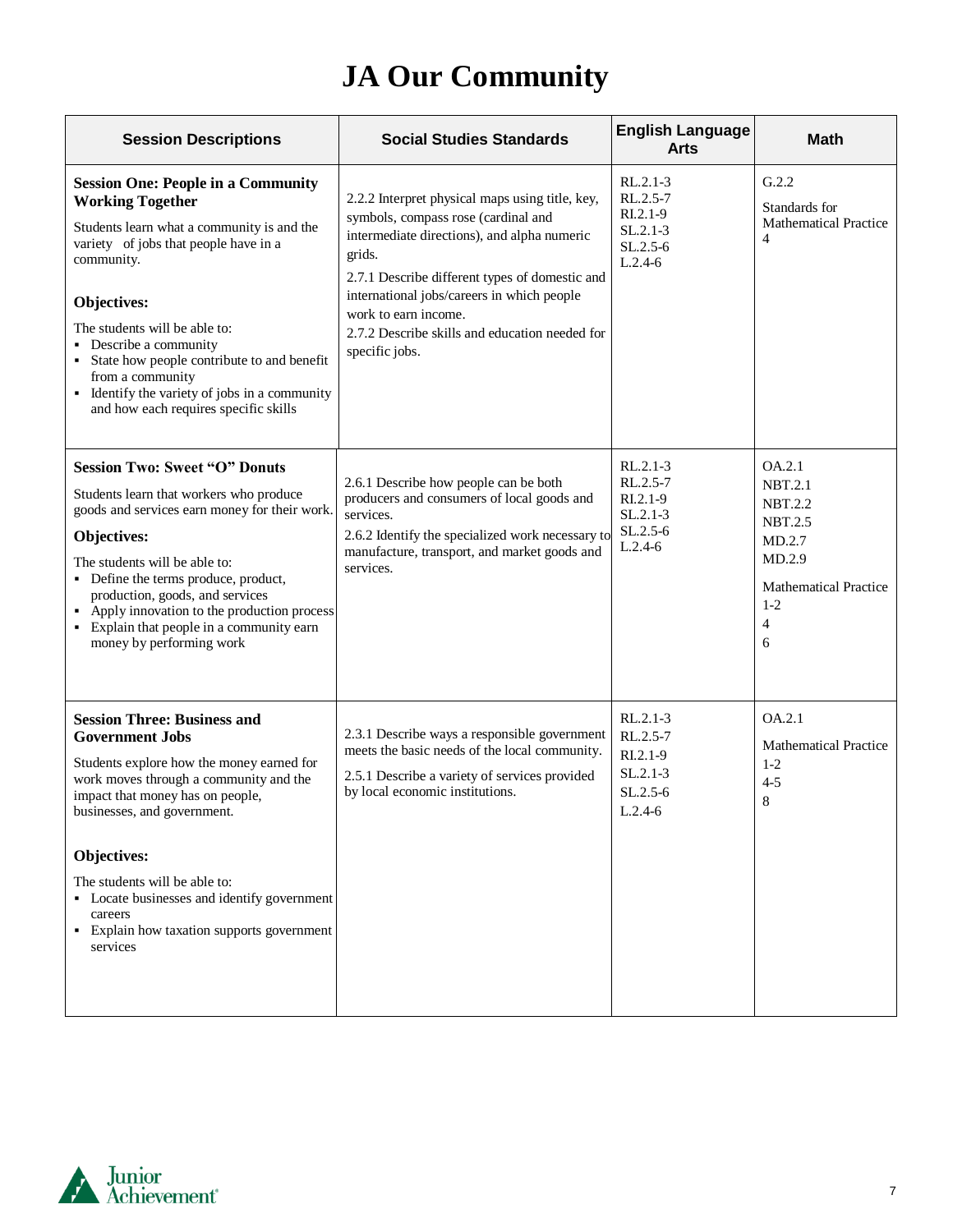## **JA Our Community**

| <b>Session Descriptions</b>                                                                                                                                                                                                                                                                                                                                                               | <b>Social Studies Standards</b>                                                                                                   | <b>English Language</b><br><b>Arts</b>                                          | <b>Math</b>                                                                                                                          |
|-------------------------------------------------------------------------------------------------------------------------------------------------------------------------------------------------------------------------------------------------------------------------------------------------------------------------------------------------------------------------------------------|-----------------------------------------------------------------------------------------------------------------------------------|---------------------------------------------------------------------------------|--------------------------------------------------------------------------------------------------------------------------------------|
| <b>Session Four: Let's Vote!</b><br>Students participate in a decision that benefits<br>their community. They vote to express their<br>choice and to determine the will of the<br>majority.<br>Objectives:<br>The students will be able to:<br>• Apply a decision-making process<br>• Recognize voting as a way responsible<br>citizens act and contribute to meet a<br>community's needs | 2.4.3 Describe ways in which responsible<br>citizens can work together to help leaders<br>resolve conflicts within the community. | $RL.2.1 - 3$<br>RL.2.5-7<br>$RL.2.1-9$<br>$SL.2.1-3$<br>$SL.2.5-6$<br>$L.2.4-6$ | MD.2.7<br>MD.2.9<br><b>Mathematical Practice</b><br>$\overline{2}$<br>$\overline{4}$                                                 |
| <b>Session Five: Money Moves in a</b><br><b>Community</b><br>Students learn about money and how it moves<br>through a community.<br>Objectives:<br>The students will be able to:<br>• Identify coins and money terms<br>• Describe how money flows through a<br>community's economy                                                                                                       | 2.6.3 Provide examples of how money and<br>barter are used to obtain resources (goods and<br>services).                           | RL.2.1-3<br>RL.2.5-7<br>$RL.2.1-9$<br>$SL.2.1-3$<br>$SL.2.5-6$<br>$L.2.4-6$     | OA.2.1<br><b>NBT.2.1</b><br><b>NBT.2.2</b><br><b>NBT.2.5</b><br>MD.2.7<br>MD.2.9<br><b>Mathematical Practice</b><br>$1-2$<br>$5 - 7$ |

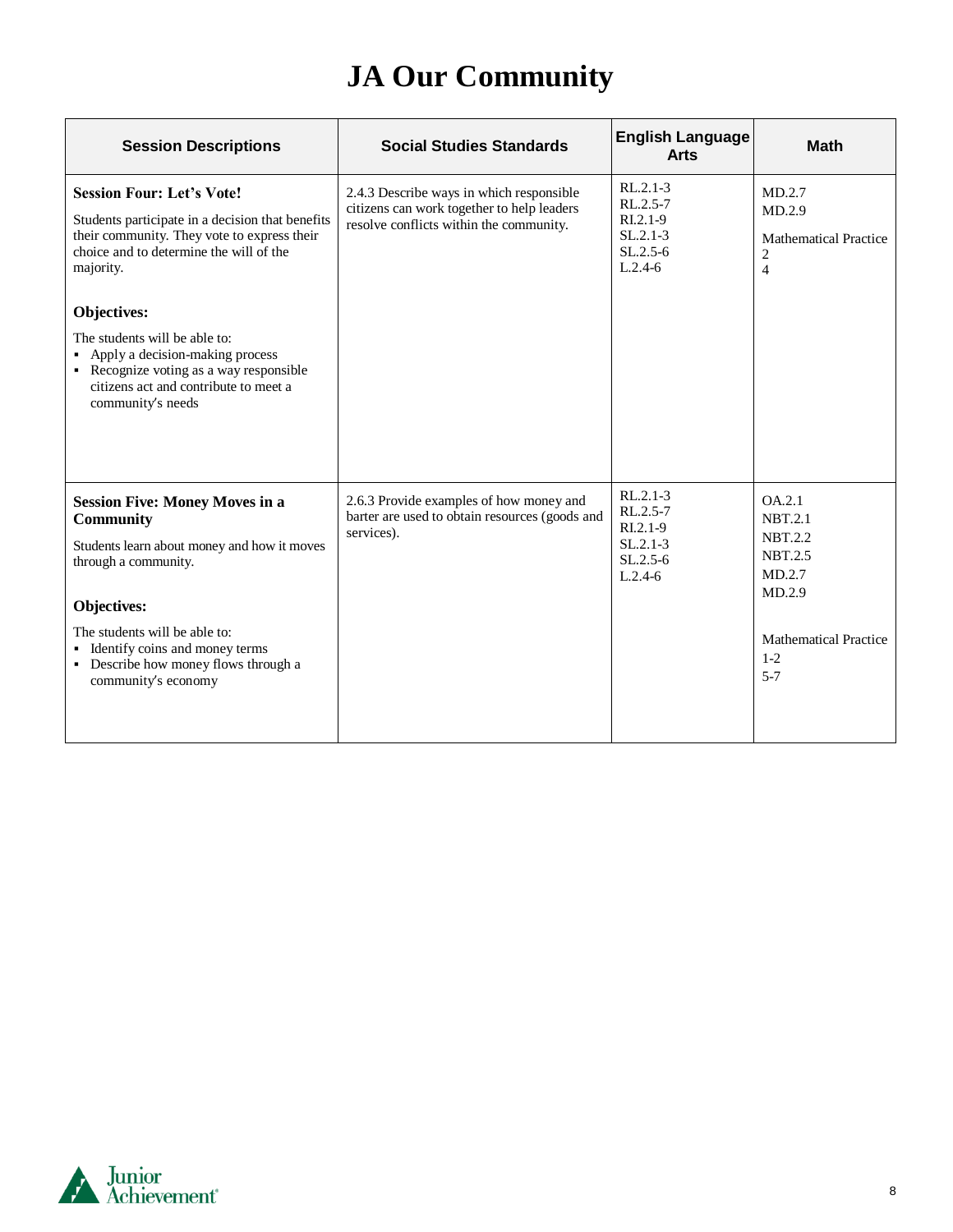## **JA Our City**

<span id="page-8-0"></span>

| <b>Session Descriptions</b>                                                                                                                                                                                                                                                                                                                                                           | <b>Louisiana Social Studies Standards</b>                                                                                                                                                                                                                                                                                                       | <b>Common</b><br><b>Core ELA</b>                                                                                                                                                                                         | <b>Common</b><br><b>Core Math</b>                                                                                                                  |
|---------------------------------------------------------------------------------------------------------------------------------------------------------------------------------------------------------------------------------------------------------------------------------------------------------------------------------------------------------------------------------------|-------------------------------------------------------------------------------------------------------------------------------------------------------------------------------------------------------------------------------------------------------------------------------------------------------------------------------------------------|--------------------------------------------------------------------------------------------------------------------------------------------------------------------------------------------------------------------------|----------------------------------------------------------------------------------------------------------------------------------------------------|
| <b>Session One: Earn, Save, Spend, and Donate</b><br>Knowing we have four choices with money helps<br>people reach personal goals and dreams and helps<br>keep cities alive and healthy.<br>Objectives:<br>The students will be able to:<br>Describe the four choices we have with<br>money.<br>Define deposits and withdrawals.<br>٠                                                 | 3.7.1 Identify various ways that people earn income<br>and how earning income contributes to the economic<br>well-being of their community and state.<br>3.7.2 List different ways people save their income and<br>explain the advantages and disadvantages of each.<br>3.10.2 Distinguish between the use of money and<br>barter.              | Reading for<br>Information<br>RI.3.4-5<br>Reading<br>Foundations<br>RF.3.3-4<br>Writing<br>$W.3.2$ ELO<br>W.3.7 - 8ELO<br>Speaking and<br>Listening<br>SL.3.1<br>SL.3.3<br>SL.3.6<br>Language<br>L.3.1<br>L.3.3<br>L.3.4 | Measurement<br>and Data<br>MD.3.4<br>MD.3.5<br>MD.3.6<br>Mathematical<br>Practices<br>$1-8$                                                        |
| <b>Session Two: Invisible Money</b><br>Students learn about the different forms of money and<br>how people use them to pay for goods and services.<br>Objectives:<br>The students will be able to:<br>Define goods and services.<br>$\blacksquare$<br>Explain how people spend money.<br>٠<br>Recognize methods of payment and whether<br>٠<br>they are readily visible or invisible. | 3.7.3 Explain the benefits of comparative shopping<br>when making economic decisions.                                                                                                                                                                                                                                                           | Reading for<br>Information<br>$RL.3.1-5$<br>Reading<br>Foundations<br>RF.3.3-4<br>Writing<br>$W.3.7 - 8^{ELO}$<br>Speaking and<br>Listening<br>$SL.3.1-4$<br>SL.3.6<br>Language<br>L.3.1<br>$L.3.3-4$                    | Operations and<br>Algebraic<br>Thinking<br>OA.3.8<br>OA.3.9<br>Mathematical<br>Practices<br>$1-8$                                                  |
| <b>Session Three: How Do I Become an</b><br>Entrepreneur?<br>When entrepreneurs create businesses, they help keep<br>cities alive and healthy.<br>Objectives:<br>The students will be able to:<br>Define entrepreneur, producer, and consumer.<br>Explain the need for a business plan.<br>Discuss the ways in which entrepreneurs help<br>a city.                                    | 3.6.3 Describe how a citizen can help solve a local<br>issue.<br>3.7.1 Identify various ways that people earn income and<br>how earning income contributes to the economic well-<br>being of their community and state.<br>3.8.2 Investigate ways in which people are<br>producers and consumers and explain why they<br>depend on one another. | Reading for<br>Information<br>RI.3.1-5<br>Reading<br>Foundations<br>RF.3.3-4<br>Speaking and<br>Listening<br>$SL.3.1-3$<br>SL.3.6<br>Language<br>L.3.1<br>$L.3.3-4$                                                      | Operations and<br>Algebraic<br>Thinking<br>OA.3.8<br><b>Numbers Base</b><br>Ten<br><b>NBT.3.2</b><br>Mathematical<br>Practices<br>$1-2$<br>$4 - 8$ |

\*ELO- Indicates a skill best supported by an Extended Learning Opportunity

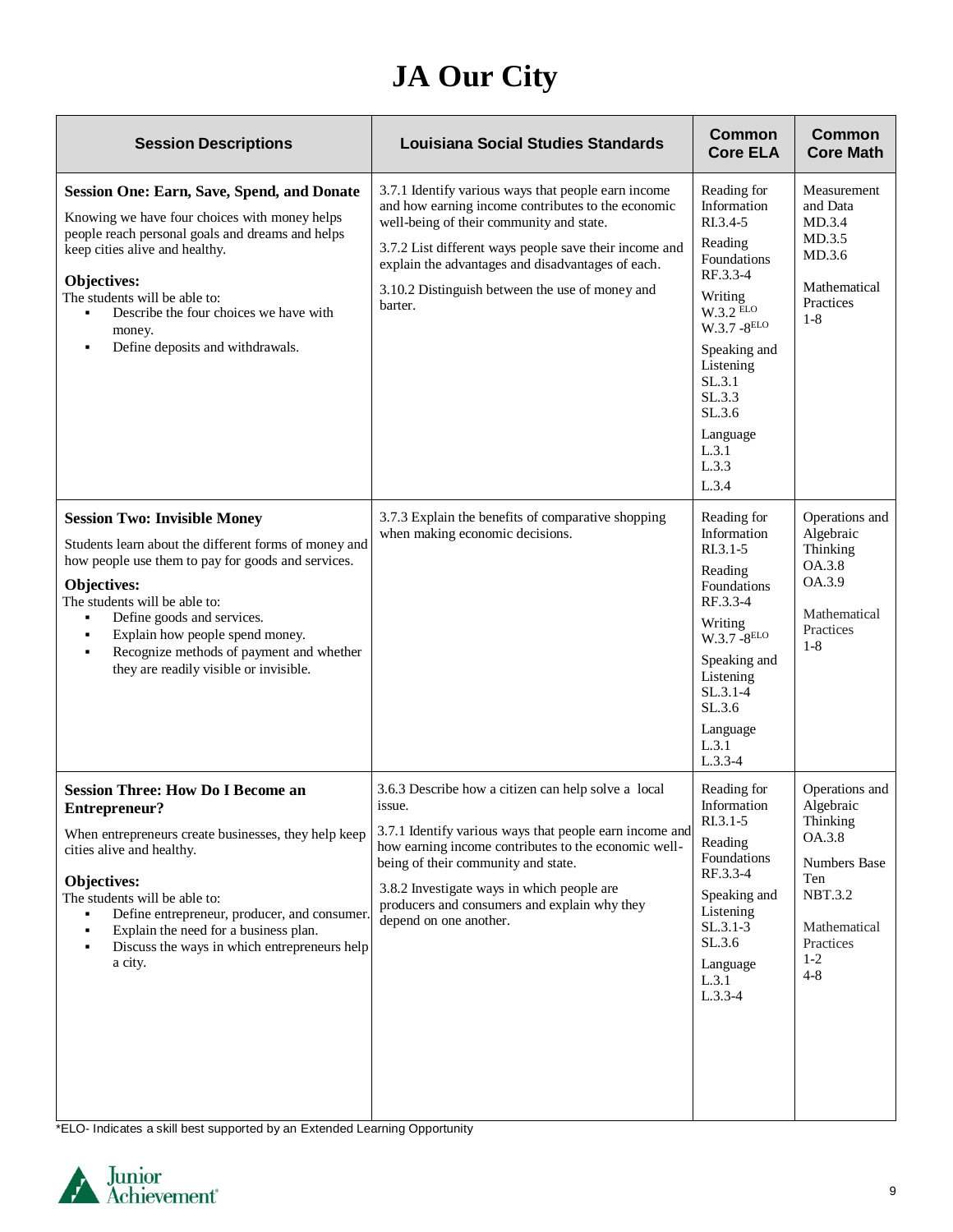## **JA Our City**

| <b>Session Descriptions</b>                                                                                                                                                                                                                                                                                                                                                                 | <b>Louisiana Social Studies Standards</b>                                                                                                                                                                                                                                                                                                                                                                           | Common<br><b>Core ELA</b>                                                                                                                                                                        | Common<br><b>Core Math</b>                                                                                                 |
|---------------------------------------------------------------------------------------------------------------------------------------------------------------------------------------------------------------------------------------------------------------------------------------------------------------------------------------------------------------------------------------------|---------------------------------------------------------------------------------------------------------------------------------------------------------------------------------------------------------------------------------------------------------------------------------------------------------------------------------------------------------------------------------------------------------------------|--------------------------------------------------------------------------------------------------------------------------------------------------------------------------------------------------|----------------------------------------------------------------------------------------------------------------------------|
| <b>Session Four: Money Choices Make the</b><br><b>City Go Round</b><br>Money choices encourage economic exchange                                                                                                                                                                                                                                                                            | 3.8.2 Investigate ways in which people are producers<br>and consumers and explain why they depend on one<br>another.                                                                                                                                                                                                                                                                                                | Reading for<br>Information<br>RI.3.1                                                                                                                                                             | Operations in<br>Algebra<br>OA.3.8                                                                                         |
| within a city. This happens when money travels<br>back and forth among consumers, businesses, and<br>the city government. Economic exchange is<br>important for keeping a city functioning and vital.                                                                                                                                                                                       |                                                                                                                                                                                                                                                                                                                                                                                                                     | RI.3.3-6<br>Reading<br>Foundations<br>RF.3.3-4                                                                                                                                                   | OA.3.9<br>Numbers Base<br>Ten<br><b>NBT.3.2</b>                                                                            |
| Objectives:<br>The students will be able to:<br>Demonstrate the importance of money in                                                                                                                                                                                                                                                                                                      |                                                                                                                                                                                                                                                                                                                                                                                                                     | Speaking and<br>Listening<br>$SL.3.1-3$<br>SL.3.6                                                                                                                                                | Mathematical<br>Practices<br>$1-8$                                                                                         |
| everyday life.<br>Describe how money flows through a<br>٠<br>city's economy.<br>Explain taxes and how the city government<br>$\blacksquare$<br>uses the money to pay for the goods and<br>services it provides.                                                                                                                                                                             |                                                                                                                                                                                                                                                                                                                                                                                                                     | Language<br>L.3.1<br>L.3.3<br>L.3.4                                                                                                                                                              |                                                                                                                            |
| <b>Session Five: Let's Build a City</b><br>A healthy city is built on the money choices of<br>consumers, businesses, and the government. A city<br>thrives when these sectors of the economy earn, save,<br>spend, and donate.<br><b>Objectives:</b><br>The students will be able to:<br>• Describe how personal choices make a city a<br>good place to live, work, play, and go to school. | 3.3.1 Describe characteristics and uses of various types<br>of maps.<br>3.3.7 Locate specific places on a map using a simple<br>grid system.<br>3.4.6 Distinguish between urban, suburban, and rural<br>communities [in Louisiana.]<br>3.7.3 Explain the benefits of comparative shopping<br>when making economic decisions.<br>$3.9.2$ ELO Investigate the responsibilities and<br>characteristics of various jobs | Reading for<br>Information<br>RI.3.1<br>RI.3.3-6<br>Reading<br><b>Foundations</b><br>RF.3.3-4<br>Writing<br>W.3.2<br>Speaking and<br>Listening<br>$SL.3.1-3$<br>SL.3.6<br>Language<br>L.3.1, 3.4 | Operations in<br>Algebra<br>OA.3.8<br><b>Numbers Base</b><br>Ten<br><b>NBT.3.2</b><br>Mathematical<br>Practices<br>$1 - 7$ |

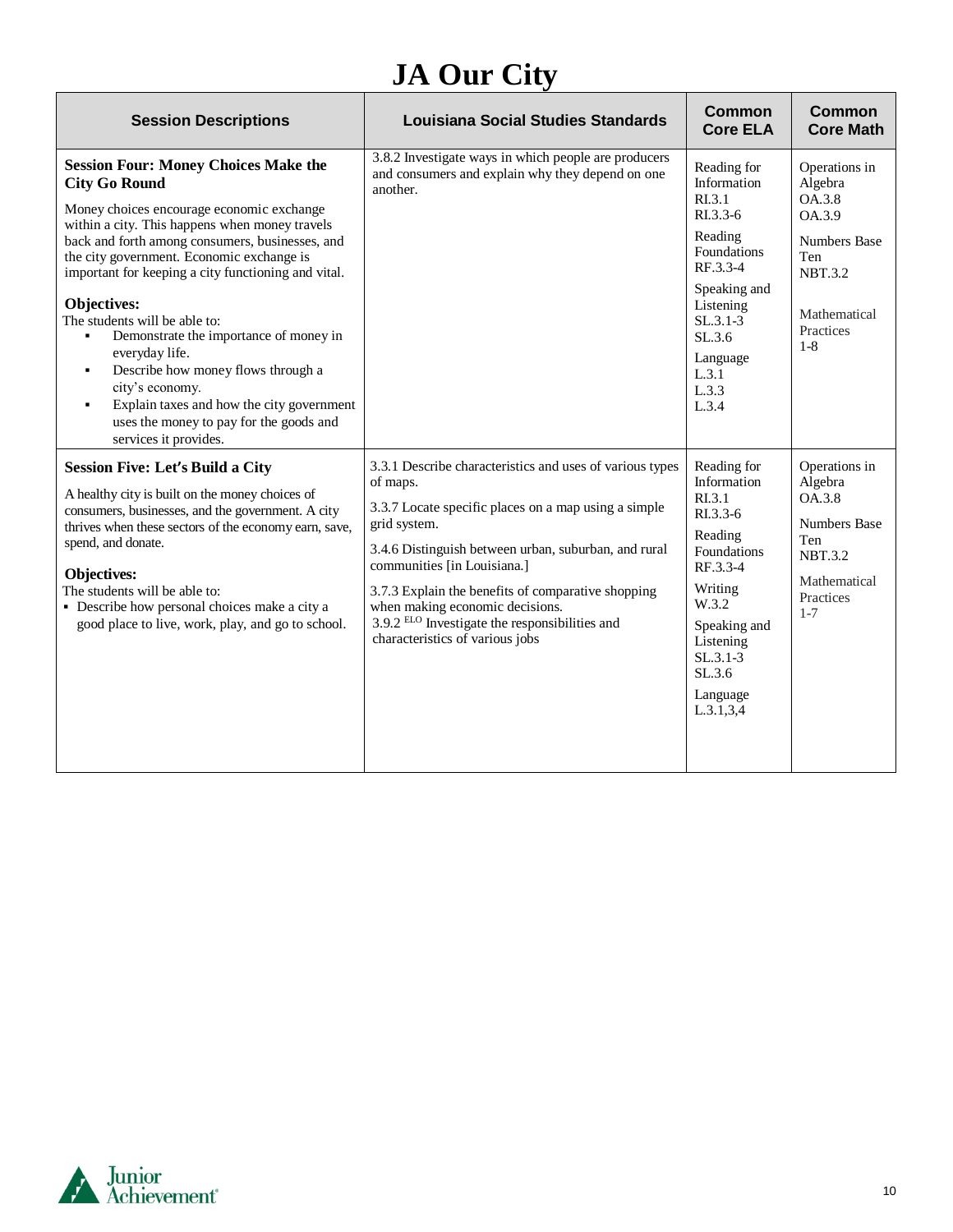# **JA Our Region**

<span id="page-10-0"></span>

| <b>Session Details</b>                                                                                                                                                                          | <b>Louisiana Social Studies Standards</b>                                                                                                                                                   | <b>Common</b><br><b>Core ELA</b>                            | <b>Common</b><br><b>Core Math</b>               |
|-------------------------------------------------------------------------------------------------------------------------------------------------------------------------------------------------|---------------------------------------------------------------------------------------------------------------------------------------------------------------------------------------------|-------------------------------------------------------------|-------------------------------------------------|
| <b>Session One: Be an Entrepreneur</b><br>Students explore well-known businesses by matching<br>entrepreneurs to their businesses, and identifying their<br>own entrepreneurial traits.         | 4.3.1 Explain how inventions and new<br>processes affected the lives of people,<br>migration, and the economy of regions of the<br><b>United States.</b>                                    | Reading for<br>Information<br>$RIA.1-2$<br>RI.4.4<br>RI.4.7 | Mathematical<br>Practices<br>$1 - 2$<br>$4 - 7$ |
| Objectives:<br>The students will be able to:                                                                                                                                                    |                                                                                                                                                                                             | Reading<br>Foundations<br>RF.4.3-4                          |                                                 |
| • Recognize the impact entrepreneurs have on a<br>region<br>• Apply traits that are common to successful<br>entrepreneurs to their own skills and abilities                                     |                                                                                                                                                                                             | Speaking and<br>Listening<br>SL.4.1<br>SL.4.3               |                                                 |
|                                                                                                                                                                                                 |                                                                                                                                                                                             | Language<br>$L.4.3 - 4$<br>L.4.6                            |                                                 |
| <b>Session Two: Resources-Tools for Entrepreneurs</b><br>Students are introduced to resources and, working in<br>teams, use this information to create new businesses.                          | 4.4.2 Locate and label on a map the major<br>physical features of each of the five regions of<br>the United States and summarize how they<br>affect the climate, economy, and population of | Reading for<br>Information<br>RI.4.4<br>RI.4.7              | Mathematical<br>Practices<br>$1 - 2$<br>$4 - 8$ |
| Objectives:                                                                                                                                                                                     | each region.                                                                                                                                                                                | Reading<br>Foundations                                      |                                                 |
| The students will be able to:<br>• Define natural, human, and capital resources                                                                                                                 | 4.4.3 Identify the states of each of the five<br>regions of the United States.                                                                                                              | RF.4.3-4                                                    |                                                 |
| • Describe how products and services use resources                                                                                                                                              | 4.5.2 Analyze how physical characteristics of<br>a region shape its economic development.                                                                                                   | Writing<br>W.4.2<br>W.4.8                                   |                                                 |
|                                                                                                                                                                                                 |                                                                                                                                                                                             | Speaking and<br>Listening<br>$SL.4.1 - 5$                   |                                                 |
|                                                                                                                                                                                                 |                                                                                                                                                                                             | Language<br>$L.4.3 - 4$<br>$L.4.1-6$                        |                                                 |
| <b>Session Three: Hot Dog Stand Game</b><br>Students learn the fundamental tasks performed by a<br>business owner by playing the Hot Dog Stand game<br>and tracking their revenue and expenses. | No Economics standards at this grade level.                                                                                                                                                 | Reading for<br>Information<br>RI.4.2-4<br>RI.4.7            | <b>NBT 4.4</b><br>NF.4.7<br>Mathematical        |
| Objectives:                                                                                                                                                                                     |                                                                                                                                                                                             | Reading<br>Foundations                                      | Practices<br>$1 - 7$                            |
| The students will be able to:                                                                                                                                                                   |                                                                                                                                                                                             | RF.4.3-4                                                    |                                                 |
| • Track the revenue and expenses of a business<br>• Identify the fundamental tasks required to run a<br>business<br>• Explain the importance of keeping an accurate                             |                                                                                                                                                                                             | Speaking and<br>Listening<br>SL.4.1<br>SL.4.3               |                                                 |
| account of a business's financial information                                                                                                                                                   |                                                                                                                                                                                             | Language<br>L.4.1<br>$L.4.3-6$                              |                                                 |

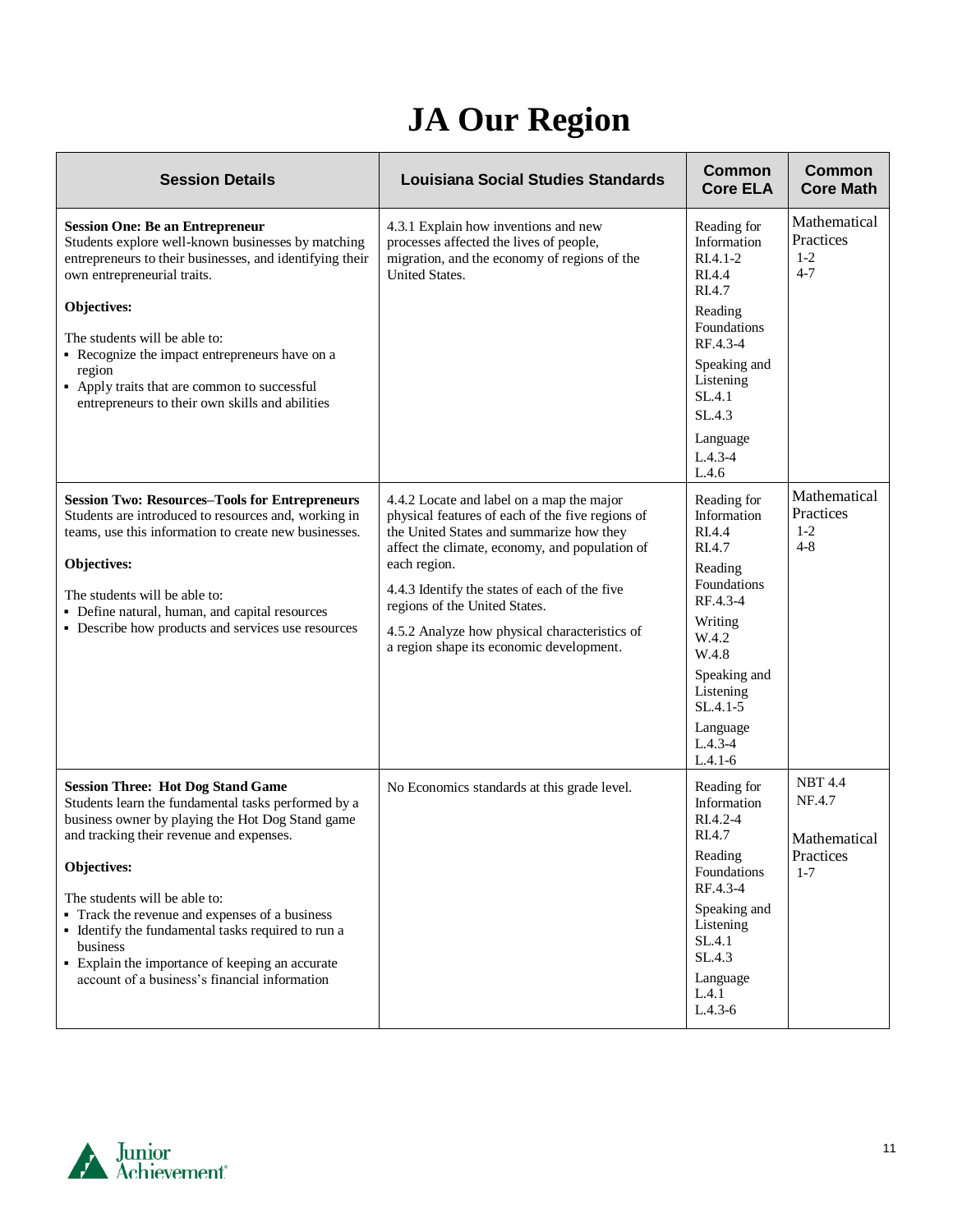# **JA Our Region**

| <b>Session Details</b>                                                                                                                                                                                                                                                                                                                                                                                                                                      | <b>Louisiana Social Studies Standards</b>                                      | Common<br><b>Core ELA</b>                                                                                                                                                                                                             | Common<br><b>Core Math</b>                                      |
|-------------------------------------------------------------------------------------------------------------------------------------------------------------------------------------------------------------------------------------------------------------------------------------------------------------------------------------------------------------------------------------------------------------------------------------------------------------|--------------------------------------------------------------------------------|---------------------------------------------------------------------------------------------------------------------------------------------------------------------------------------------------------------------------------------|-----------------------------------------------------------------|
| <b>Session Four: Entrepreneurs Solve</b><br><b>Problems</b><br>Students journey through the complex world of<br>business problem solving by brainstorming ideas and<br>by determining the price, advertising, and supply for a<br>new business using the Problem-Solver Catcher.<br>Objectives:<br>The students will be able to:<br>• Demonstrate the problem-solving process<br>• Identify the potential risks and rewards in making<br>business decisions | 4.8.2 Differentiate between citizens' rights,<br>responsibilities, and duties. | Reading for<br>Information<br>RIA.1<br>RI.4.3-4<br>RI.4.7<br>Reading<br><b>Foundations</b><br>RF.4.3-4<br>Writing<br>W.4.2<br>W.4.8<br>Speaking and<br>Listening<br>$SL.4.1-2$<br>SL.4.4<br>Language<br>L.4.1<br>$L.4.3 - 4$<br>L.4.6 | Mathematical<br>Practices<br>$1-2$<br>$\overline{4}$<br>$6 - 7$ |
| <b>Session Five: Entrepreneurs Go Global</b><br>Students demonstrate the supply chain by working in<br>teams to build a sticker-sheet computer.<br>Objectives:<br>The students will be able to:<br>• Apply the supply chain to a manufacturing example<br>• Explain how resource providers, businesses, and<br>consumers are interdependent                                                                                                                 | No Economics standards at this grade level.                                    | Reading for<br>Information<br>RI.4.3-4<br>RI.4.7<br>Reading<br><b>Foundations</b><br>RF.4.3-4<br>Speaking and<br>Listening<br>$SL.4.1-4$<br>Language<br>L.4.1<br>$L.4.3-4$<br>L.4.6                                                   | NA                                                              |

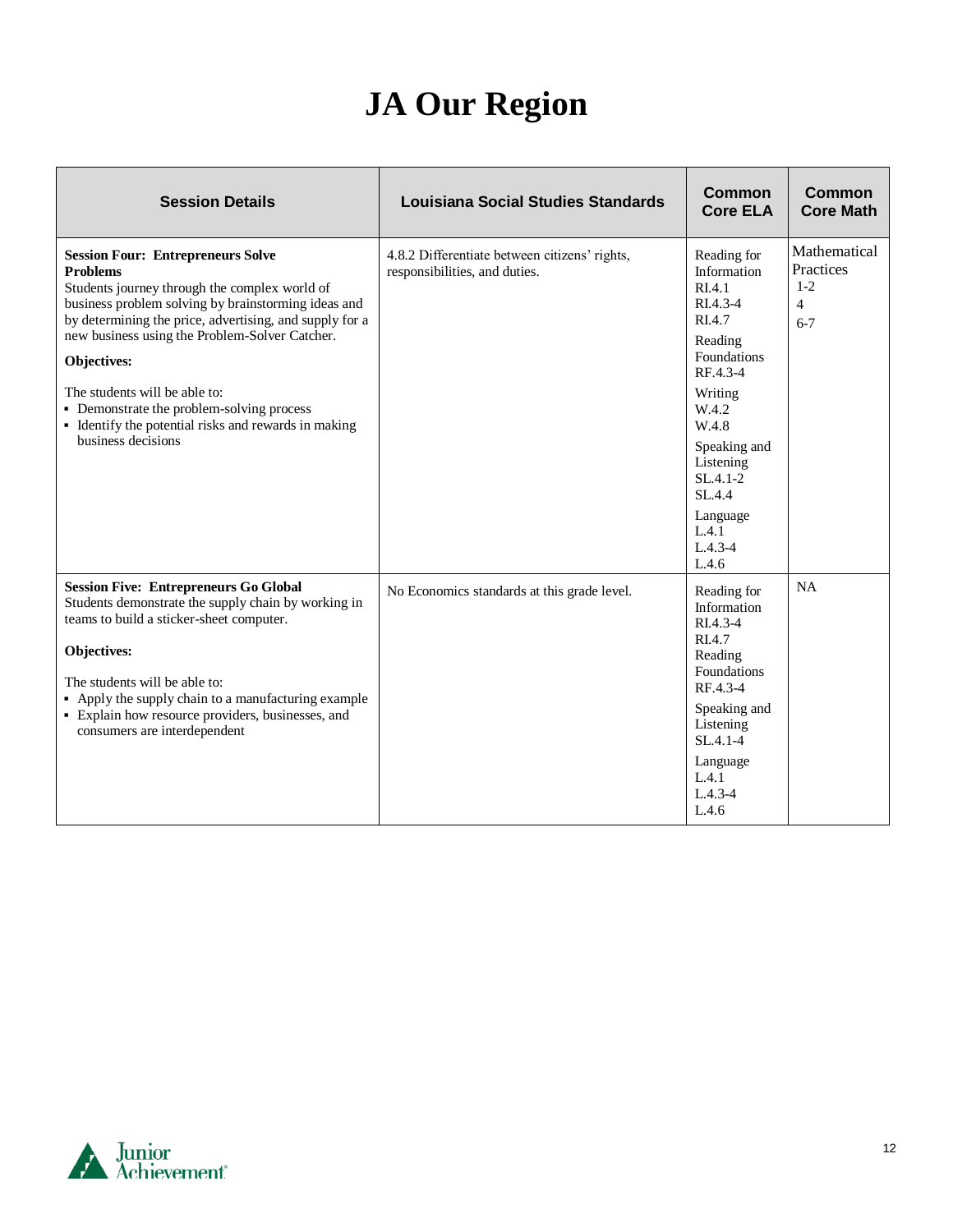# **JA Our Nation**

| <b>Session Details</b>                                                                                                                                                                                                                                                                                                                                                           | <b>Louisiana Social Studies Standards</b>                                                                                                                                                                                                                                                                                                                    | <b>Common Core</b><br><b>English Language</b><br><b>Arts</b>                                                                                                                                           | <b>Common Core</b><br>Math                                                               |
|----------------------------------------------------------------------------------------------------------------------------------------------------------------------------------------------------------------------------------------------------------------------------------------------------------------------------------------------------------------------------------|--------------------------------------------------------------------------------------------------------------------------------------------------------------------------------------------------------------------------------------------------------------------------------------------------------------------------------------------------------------|--------------------------------------------------------------------------------------------------------------------------------------------------------------------------------------------------------|------------------------------------------------------------------------------------------|
| <b>Session One: Free to Choose Your</b><br><b>Work or Business</b><br>Students are introduced to the nation's free<br>market system and how it supports<br>businesses and careers.<br>Objectives:<br>The students will be able to:<br>• Identify the characteristics of a free market<br>economy<br>• Explain how pricing guides economic<br>decisions                           | 5.7.1 Investigate basic rights and<br>responsibilities of citizens in current day<br>government.                                                                                                                                                                                                                                                             | Reading for Information<br>$RI.5.1-2$<br>RI.5.4<br>RI.5.7<br>Reading Foundations<br>RF.5.3-4<br>Speaking and Listening<br>$SL.5.1-4$<br>SL.5.6<br>Language<br>$L.5.1-5$                                | Operations and<br>Algebraic Thinking<br>OA.5.2<br>Numbers Base Ten<br>NBT.5.6-7          |
| <b>Session Two: Innovation Nation</b><br>Students experience how entrepreneurial<br>thinking can spur new businesses and the<br>opportunity for future income.<br>Objectives:<br>The students will be able to:<br>• Define entrepreneur and entrepreneurship<br>• Describe resources and how entrepreneurs<br>use them<br>• Explore STEM skills and the process of<br>innovation |                                                                                                                                                                                                                                                                                                                                                              | Reading for Information<br>$RI.5.1-2$<br>RI.5.4<br>RI.5.7<br>Reading Foundations<br>RF.5.3-4<br>Writing<br>WS.5.2<br>WS.5.4<br>Speaking and Listening<br>$SL.5.1-4$<br>SL.5.6<br>Language<br>$L.5.1-5$ | Operations and<br>Algebraic Thinking<br>CC.2.2.5.A.1<br>Numbers Base Ten<br>CC.2.1.5.B.2 |
| <b>Session Three: Career Quest</b><br>Students learn about career clusters.<br>Objectives:<br>The students will be able to:<br>• Examine career groupings and the skills<br>necessary for a variety of careers.                                                                                                                                                                  | 1.1. Students will be able to differentiate<br>between career fields, career clusters™, and<br>areas of concentration/career pathways (on the<br>LCE model.)<br>2.1. Students will be able to make connections<br>between personal strengths/interests, skills,<br>values, and careers.<br>4. Students will participate in Career<br>Exploration activities. | Reading for Information Numbers Base Ten<br>RI.5.1-2<br>RI.5.4<br>RI.5.7<br><b>Reading Foundations</b><br>RF.5.3-4<br>Speaking and Listening<br>$SL.5.1-4$<br>SL.5.6<br>Language<br>$L.5.1-5$          | CC.2.1.5.B.2                                                                             |

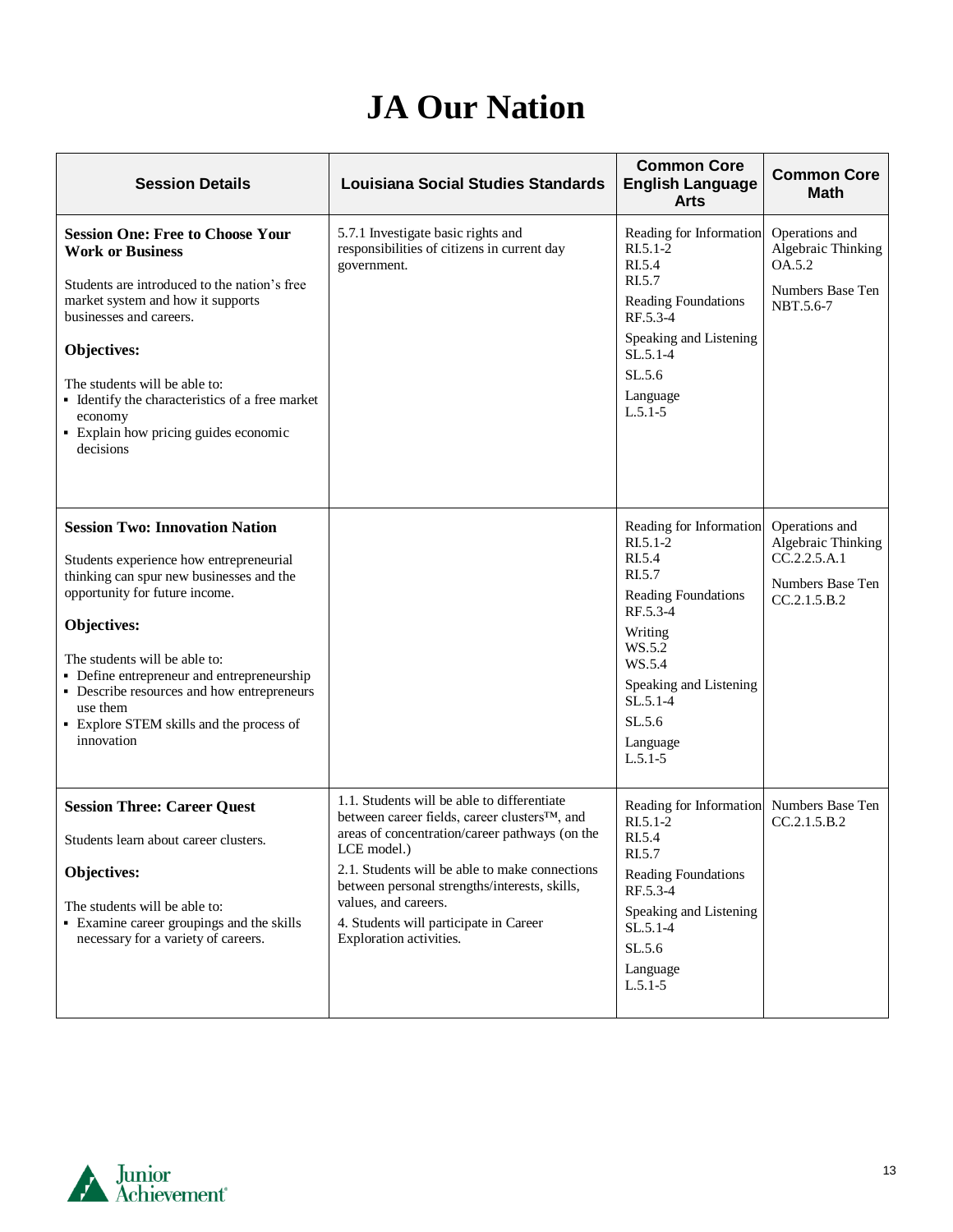# **JA Our Nation**

| <b>Session Details</b>                                                                                                                                                                                                                                      | <b>Louisiana Social Studies Standards</b>                                                                                                                                                                                        | <b>Common Core</b><br><b>English Language</b><br><b>Arts</b>                                                                                                                                             | <b>Common Core</b><br><b>Math</b>                                                        |
|-------------------------------------------------------------------------------------------------------------------------------------------------------------------------------------------------------------------------------------------------------------|----------------------------------------------------------------------------------------------------------------------------------------------------------------------------------------------------------------------------------|----------------------------------------------------------------------------------------------------------------------------------------------------------------------------------------------------------|------------------------------------------------------------------------------------------|
| <b>Session Four: Get and Keep the Job!</b><br>Students examine important work-readiness<br>and behavioral skills needed for career<br>success.<br>Objectives:<br>The students will be able to:<br>• Identify the soft skills wanted by today's<br>employers | 2.2. Students will be able to define, identify, and<br>demonstrate the Foundation Knowledge and<br>Skills                                                                                                                        | Reading for Information<br>$RI.5.1-2$<br>RI.5.4<br>RI.5.7<br>Reading Foundations<br>RF.5.3-4<br>Writing<br>WS.5.2<br>WS.5.4<br>Speaking and Listening<br>$SL.5.1-4$<br>SL.5.6<br>Language<br>$L.5.1 - 5$ | Operations and<br>Algebraic Thinking<br>CC.2.2.5.A.1<br>Numbers Base Ten<br>CC.2.1.5.B.2 |
| <b>Session Five: Global Connections</b><br>Students explore how the United States is<br>connected to the global economy.<br>Objectives:<br>The students will be able to:<br>• Discuss why businesses specialize and<br>trade<br>• Define opportunity cost   | 5.4.1 Differentiate between various types of<br>maps using characteristics, functions, and<br>applications.<br>5.9.1 Describe trade between the Americas,<br>Western Europe, and Western Africa (during<br>the colonial period.) | Reading for Information NA<br>RI.5.1-2<br>RI.5.4<br>RI.5.7<br>Reading Foundations<br>RF.5.3-4<br>Speaking and Listening<br>$SL.5.1-4$<br>SL.5.6<br>Language<br>$L.5.1-5$                                 |                                                                                          |
| <b>Optional Supplement: Business</b><br>Organization<br>Students examine entrepreneurship, free<br>enterprise, and business organization.<br>Objectives:<br>The students will be able to:<br>• Identify three basic ways businesses are<br>organized.       |                                                                                                                                                                                                                                  | Speaking and Listening<br>$SL.5.1-4$<br>Language<br>L.5.1,5                                                                                                                                              | <b>NA</b>                                                                                |

<span id="page-13-0"></span>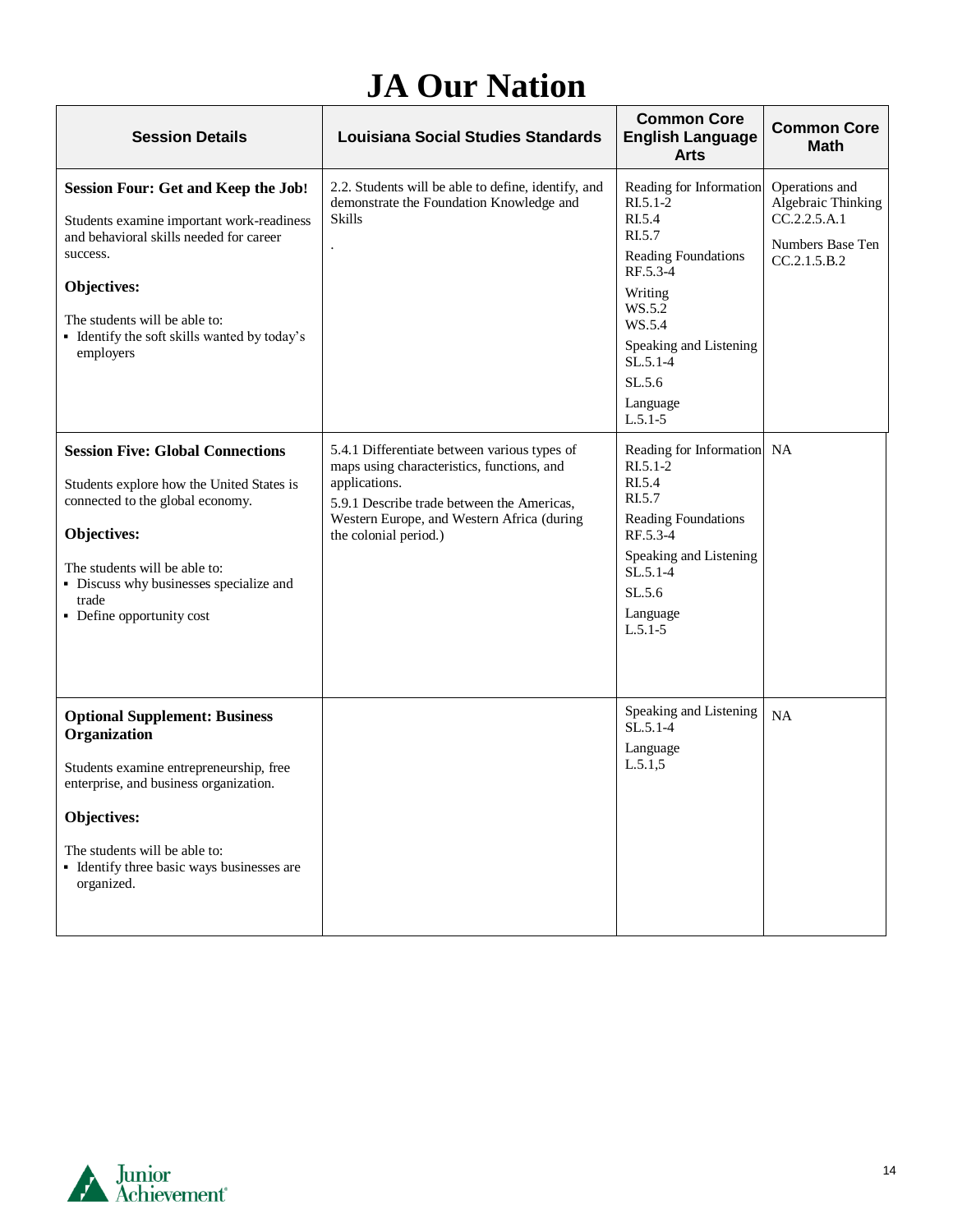## **JA More than Money**

<span id="page-14-0"></span>

| <b>Session Descriptions</b>                                                                                                                                                                                                                                                                                                                                                                                                                                                      | <b>Louisiana Social Studies Standards</b>                                                                                                                                                                                             | <b>Common</b><br><b>Core ELA</b>                                                                                                                                                        | Common<br><b>Core Math</b>                                                                                                                         |
|----------------------------------------------------------------------------------------------------------------------------------------------------------------------------------------------------------------------------------------------------------------------------------------------------------------------------------------------------------------------------------------------------------------------------------------------------------------------------------|---------------------------------------------------------------------------------------------------------------------------------------------------------------------------------------------------------------------------------------|-----------------------------------------------------------------------------------------------------------------------------------------------------------------------------------------|----------------------------------------------------------------------------------------------------------------------------------------------------|
| <b>Session One: The Money Garden</b><br>Students explore money-management skills and<br>become familiar with the key differences between<br>earning, saving, and spending. They learn that money<br>can be saved in a financial institution, such as a bank<br>or a credit union, and how that money can earn<br>interest.<br>Objectives:<br>The students will be able to:<br>• Identify the role of money in everyday life<br>• Explain the benefits of using a savings account | 3.7.2 List different ways people save their income and<br>explain the advantages and disadvantages of each.                                                                                                                           | Reading for<br>Information<br>RL3.1<br>RI.3.3-4<br>RI.3.6<br>Reading<br>Foundations<br>RF.3.3-4<br>Speaking and<br>Listening<br>SL.3.1<br>SL.3.6<br>Language<br>L.3.1<br>L.3.4<br>L.3.4 | <b>Numbers Base</b><br>Ten<br>3.NBT.2.2<br>3.NBT.3.3<br>4.NBT.4<br>5.NBT.5<br>5.NBT.7<br>Mathematical<br>Practices<br>$1-8$                        |
| <b>Session Two: Create a Business</b><br>Students learn about the ways in which people's<br>interests and skills can help them identify small<br>businesses they can start.<br>Objectives:<br>The students will be able to:<br>• Define business, goods, and services<br>• Identify businesses they would like to start that<br>align with their personal interests and skills<br>• Appreciate their own roles as entrepreneurs in<br>affecting their community and their world  | 3.7.1 Identify various ways that people earn income<br>and how earning income contributes to the economic<br>well-being of their community and state<br>3.9.2 Investigate the responsibilities and characteristics<br>of various jobs | Reading for<br>Information<br>RI.3.2-4<br>RI.3.6<br>Reading<br>Foundations<br>RF.3.3-4<br>Speaking and<br>Listening<br>$SL.3.1-3$<br>SL.3.6<br>Language<br>$L.3.1-4$<br>L.3.6           | <b>Numbers Base</b><br>Ten<br>3.NBT.3.3<br>$4.$ NBT $.4$<br>4.NBT.5<br>5.NBT.5<br>5.NBT.7<br>Mathematical<br>Practices<br>$1-8$                    |
| <b>Session Three: Build a Business</b><br>Students identify the fundamental steps for starting a<br>small business and develop a basic business plan.<br>Objectives:<br>The students will be able to:<br>• Identify the basic steps for building a small<br>business<br>• Develop a basic business plan                                                                                                                                                                          |                                                                                                                                                                                                                                       | Reading for<br>Information<br>RI.3.2-6<br>Reading<br>Foundations<br>RF.3.3-4<br>Speaking and<br>Listening<br>SL.3.1<br>SL.3.6<br>Language<br>$L.3.1-4$<br>L.3.6                         | <b>Numbers Base</b><br>Ten<br>3.NBT.2.2<br>3.NBT.3.3<br>4.NBT.4<br>4.NF.4.7<br>5.NBT.5<br>5.NBT.7<br>Mathematical<br>Practices<br>$1-2$<br>$4 - 8$ |

\*ELO- Indicates a skill best supported by an Extended Learning Opportunity